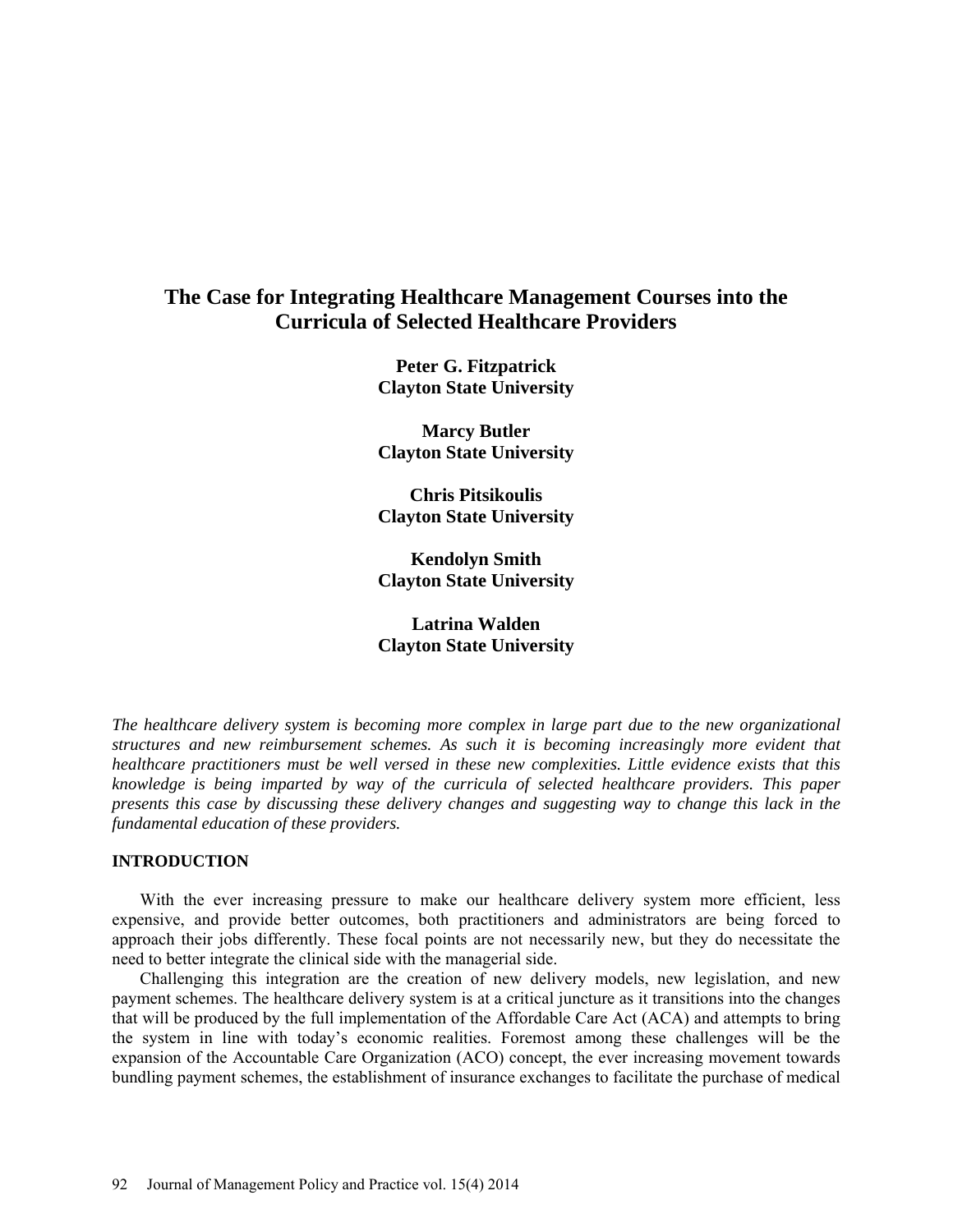insurance by the uninsured, the elucidation of the implications of the still vague provisions of the ACA, and the growing use of case management.

Given the complexities of these delivery and payment schemes, it is essential that both managers and providers understand them and be well versed both academically and experientially in their application.

### **ACCOUNTABLE CARE ORGANIZATIONS**

A major assumption in the rationale for ACO's is that they will improve the quality of care while simultaneously reducing costs. They contain an inherent de-emphasis on the volume of services and focus on coordination of care to improve quality. Their organizational structure consists of a variety of delivery providers and institutions sharing responsibility for treating a group of patients. On the financial side they incorporate new performance measurements and somewhat complicated reimbursement plans. These payment plans run the gamut from total organizational performance to a global budget model somewhat akin to capitation (Vujicic & Nasseh, 2013).

Historically the concept of ACO's has existed for several years and generally referred to the responsibility of a variety of provider organizations to be accountable for cost and quality (Ronning, 2010). The passage of the Patient Protection and Accountable Care Act of 2010 (ACA) provided the framework upon which a much more formalized structure could be ascribed to the ACO concept. This structure was built upon the creation of Shared Savings Programs (SSP) within the Medicare Program by the Centers for Medicare and Medicaid Services (CMS). Essentially CMS, attempting to control costs and improve outcomes, developed the SSP to promote accountable provider organizations. To better define these organizations, the CMS classified them as ACO's. If a provider group seeks to be a participating SSP using the operating principles of an ACO they must have primary care physicians who can demonstrate that can work together to improve outcomes by using the best practices within the ACO concept. Additionally they must:

- $\triangleright$  Be accountable for quality, cost, and care of a population of Medicare beneficiaries.
- $\triangleright$  Participate for not less than three years.
- $\triangleright$  Belong to a legal structure that can receive and distribute bundles shared savings payments.
- Demonstrate that enough primary care physicians are included whose combined Medicare patient population is at least 5,000.
- $\triangleright$  Have leadership and management and clinical administrative management systems in place.
- $\triangleright$  Promote evidence based medicine, report quality and cost measures, and coordinate care including the use of technological systems.
- **Demonstrate patient-centeredness (Ronning, 2010).**

Clearly, given the relative complexity of building an ACO around the conceptual framework of a SSP, both managers and providers will need a firm understanding of the costs, the operations of a SSP, the benefits of this concept, the risks, and the ability to develop and implement a strategic plan. This required skill set can either be acquired as on-the-job learning, or through a more didactic approach. Given the labor time constraints within healthcare delivery, we are recommending the latter approach.

### **BUNDLING PAYMENT SCHEMES**

In considering how curricula are developed for healthcare professionals, there has to be a tremendous effort placed into the content, from introduction to the profession to the clinical application and practical experience that is necessary to embark upon working in healthcare.

It is often thought that management courses are an aside and have historically not been viewed as necessities, rather just good to know type of information. However, as the climate of healthcare evolves, it will be necessary for hospitals, physicians and other healthcare professionals (pharmacists, nurses and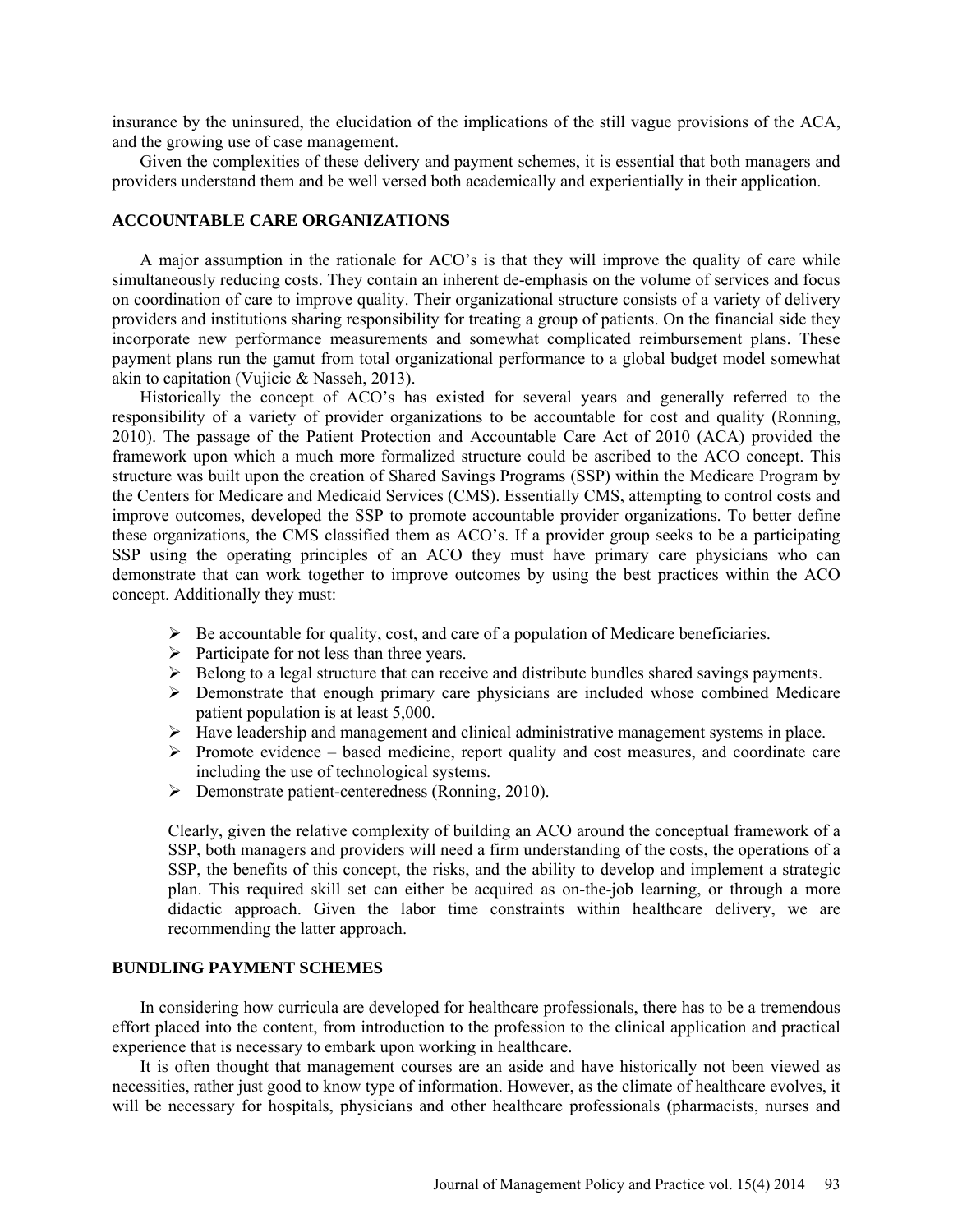administrators) to understand how to initiative steps for the collaboration of caring for the patients. In order to collaborate, there must be a process to establish a method of maximizing reimbursement and quality simultaneously.

According to the National Health Expenditure Projections (2011), the United States Government will soon pay more than 50% of the nation's healthcare bill through Medicare and Medicaid. With the goal of reducing cost, the Center for Medicare and Medicaid Services (CMS) and the Center for Medicare and Medicaid Innovation (CMMI) have decided to partner with Accountable Care Organizations (ACO) and Share Services Providers (SSP) to create this system of an improved, efficient patient care experience while offsetting and sharing the cost burden between organizations and CMS/CMMI (Sultz, 2014). ACO's consist of a group of providers and suppliers of health care, health-related services, and others involved in patient care working together to coordinate care for the patients they serve (Sultz,2014). The payment structure for ACO's combine fee-for service payments with shared savings and bonus payments linked with specific quality performance standards for which all providers within the ACO are accountable (Sultz, 2014).

It is important for healthcare professionals to understand this process that will be a major component of how payments will be received for the services being rendered. The Bundled Payments for Care Improvement Initiative (BPCI) is designed to test whether bundled payments can align incentives for hospitals, post-acute care providers, physicians, and other health care personnel to work closely together across many settings to achieve improved patient outcomes at lower cost ( Sultz & Young, 2014). Lower costs, improved quality and consistency in discouraging unnecessary services, tests, medications and other costly services which are able to be substituted is what is proposed by the BPCI. Bundled Payments, also called "episode payments" is a way that CMS and CMMI have proposed to accomplish their overall efficiency goals. The bundled payments method links a number of services together for an episode of care. Based on the episode of care and the appropriate services under the bundle, healthcare providers would be provided an upfront sum to manage the care of the patient (Sultz,2014). If the providers could manage the episode of care under the sum provided they could share the savings. As a result, providers are incentivized to coordinate care better and dis-incentivized from providing unnecessary services (Mirakhor, 2013). The facilities and the providers could be large beneficiaries if the process is done correctly. However, the bundled payment method does create complexities and will require specific skill sets that have traditionally been left to chance in the academic training of healthcare professionals or not addressed at all. Healthcare professionals of the next era must have some key skills, including the ability to collaborate beyond like professionals (working with other groups of professionals who have an overall interest in the positive outcome of the patient), an understanding of the requirements associated with making the payment process run smoothly and avoid issues that may ultimately minimize payments or require an out of pocket payout by the provider in order to accommodate for the improper balance of services provided and finally an understanding of how to manage the process of selecting the proper episodic-care or DRG that is most appropriate for bundling. Each facility will have unique considerations in every aspect of these considerations.

The objective of the BPCI is to improve the quality of Healthcare delivery for Medicare beneficiaries, while reducing the program expenditures by aligning the financial incentives for all providers (Sultz, 2014). There is great potential for the balance of expenditures to be achieved between CMS and providers, but there are some facets of the initiative that are imperative to review to be sure that the cost burden is shared. According to the American Health Associations' Committee on Research's Synthesis Report on Bundled Payments (2010), there are some key areas that must be considered by the providers. These include: 1. identifying and defining bundling inclusions (i.e. what standardized care plans should be included –ex. knee replacement, heart surgery, etc.) 2. establish a timeframe between "episodes", 3. determine payment rates, 4. identify patient criteria (do patients require a significant number of additional services beyond the bundle?). Some examples of bundled payment programs that have been initiated are: Medicare's Participating Heart Bypass Center Demo, Geisinger's ProvenCare, Medicare's Acute Care Episode Demo, PROMETHEUS Payment, Inc., Fairview Health Services and Dr. Johnson and Ingham Medical Center. Each one of these programs had to consider conditions, services, provider accountability,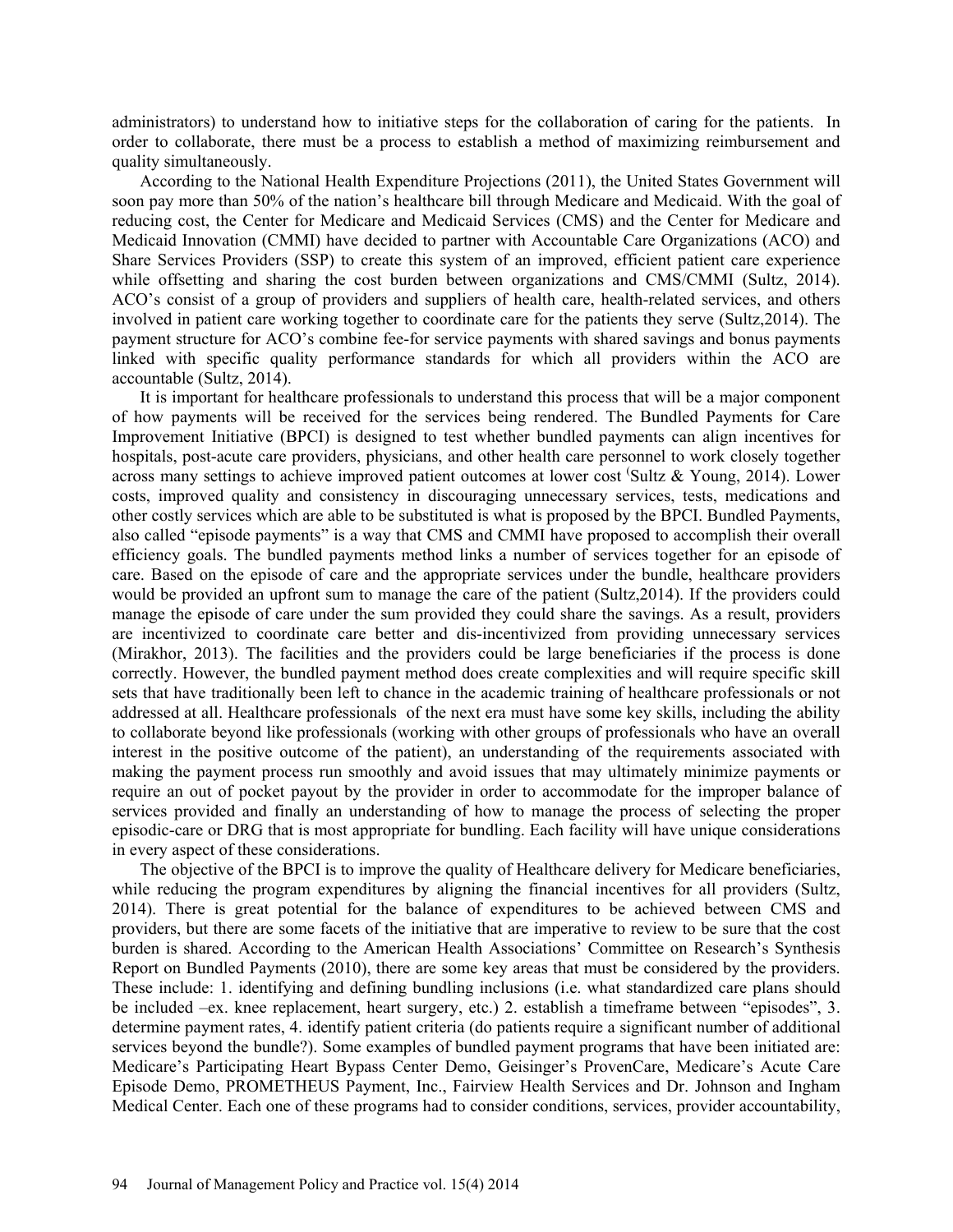a payment timeframe, administrator capabilities, how to set payments/discounts and also how to adjust payments if needed (AHA, 2010).

Each one of these standards requires a level of appreciate for the change in healthcare, balance of power in decision making and an understanding of the implications of the financial management process. BPCI will be a counterproductive method if institutions of professional learning rely on "on the job training" for new professionals. Examples of suggestions for course content could include: an introduction to reimbursement methods, bundled payments in and out, the Affordable Care Act addressing what will be the new responsibilities for future healthcare professionals and a collaborative approach to care and healthcare management.

Healthcare professionals will indeed have to manage patients as well as key components of their business, if they are going to be sustainable and reimbursed appropriately for the provided services. Therefore, they must be trained in a non-threatening, non-punitive environment, where the curriculum is enhanced to explore way to make this information relevant and specifics for each field or practice is able to have an applicable experience of learning healthcare management principles as they relate to daily practice and care of the patient. There are implications for physicians, nurses, pharmacists and administrators. The goal of training these professionals of the future should be to equip the knowledge and application of collaborating and understanding these implications of what the lack of preparation and on the job training can be. Lack of preparation in these pertinent areas of management will prove disastrous considering the vast changes to the healthcare system.

### **INSURANCE EXCHANGES**

The Affordable Care Act (ACA) includes a provision for each state to establish an American Health Benefit Exchange (Exchange), an online marketplace to compare and shop for healthcare coverage. These Exchanges will initially serve individuals without employer-sponsored healthcare and small business employers with fewer than 100 employees. Inclusion of larger employees is expected by 2017. The goals of these Exchanges include: (1) to ensure sufficient choice providers, (2) to provide uniformity in enrollment and presentation of health benefits options, (3) to implement a quality improvement strategy and (4) to provide information on quality measures for health plan performance, which includes a rating system on quality and price and a satisfaction survey on enrollee satisfaction (Patient Protection and Affordable Care Act, 2010).

The Exchanges will also be utilized to reward quality through market-based incentives. This includes improving health outcomes through quality reporting, case management and use of the medical home model. In addition, there are incentives for preventing hospital readmissions, improving patient safety, reducing medical errors and health and wellness promotion. (Congressional Budget Office, 2012).

The Congressional Budget Office (CBO) estimates that 12 million individuals will purchase coverage through these Exchange through 2015, with 75% representing those who were previously uninsured. The enrollment through Exchanges is projected to reach over 29 million by 2021 (Congressional Budget Office, 2012). These Exchanges and additional provisions from the ACA will undoubtedly impact how physicians manage their practice and how they are reimbursed in the future.

Despite the major changes forthcoming from the ACA, a recent survey of physicians demonstrated that more that 50% were not at all familiar with how the new policies will affect their businesses. Furthermore, 70% were not familiar with how the claims process will operate. Finally, 55% expect their bad debt to increase as a result of the ACA (PR Newswire, 2013).

Exchanges will shift the role of consumers in the decision making process. Provisions under the ACA establish common rules regarding pricing and reporting and increased transparency about the quality of the provider (Patient Protection and Affordable Care Act, 2010; Orry & Eggbeer, 2012). The increased involvement of consumers in the buying process is expected to place downward pressure on price. This in conjunction with the ACA's focus on new payment forms that incentivize health outcomes and reducing costs will shift from traditional fee-for-service payments to bundle payments, shared savings, and capitation (Orry  $\&$  Eggbeer, 2012). Furthermore, quality of care will play a significant role in how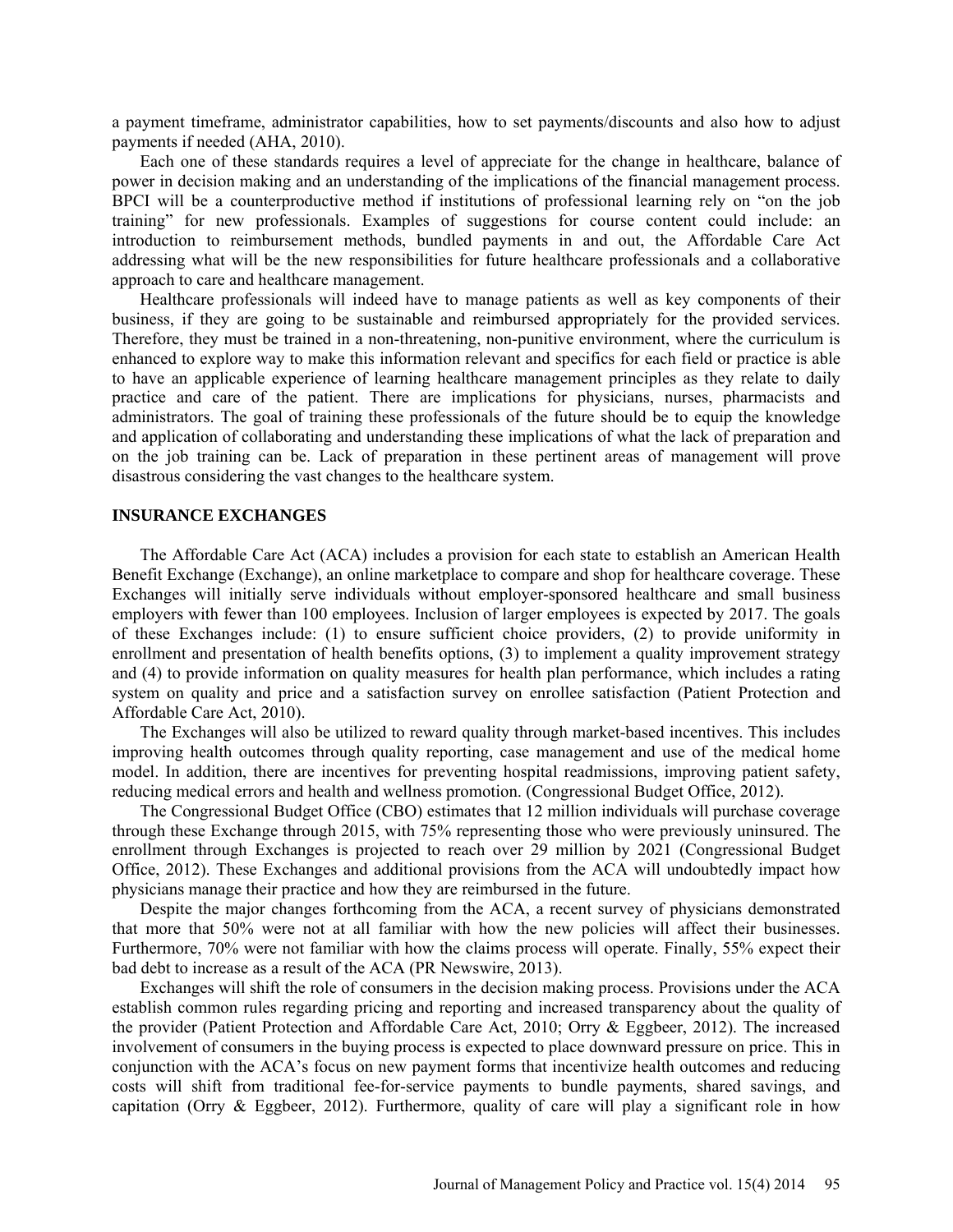physicians negotiate with payers, which may lead to lower payments or even exclusion from the provider's network (Bendix, 2013).

The increase in the number of individuals previously uninsured is expected to place additional strain on the country's shortage of primary care physicians. This imbalance in supply and demand has led to government incentives in the form of increased reimbursement rates for primary care services. This increased demand will lead to a shift to non-physician providers, including nurse practitioners and physician assistants (Dageforde, 2013; Jocabson & Jazowski, 2011; Kocher, Emanuel, & DeParie, 2010)

The implementation of Exchanges, though its intentions to create transparency and improve access to health coverage, will impact physician practice. Increased consumer involvement and mandatory reporting will drive prices down changing the structure of payment systems. Payment systems will center on reducing costs and improving health outcomes. Therefore, financial planning should prepare for a shift from uninsured to increased utilization of exchanges, which will lead to changes in payer mix and decreases in payment rates (Orry & Eggbeer, 2012)

### **CASE MANAGEMENT**

With the continuing evolution of new scientific medical information along with medical technology, people are living longer often with complex medical conditions which include single or comorbidity chronic diseases. In conjunction with an aging population, the concentration of healthcare expenditures in the United States (US) is escalading. Currently, US healthcare expenditures exceed 1.7 trillion dollars, which is approximately 15 % of the gross domestic product and 78% of people with single and multiple chronic conditions account for the majority of the utilization of these health care services and health care costs (Vogell et al 2009). Furthermore, a 2001 Institutes of Medicine (IOM) report, "Crossing the Quality Chasm," states that 23% of Medicaid beneficiaries have five or more chronic diseases (CCMC, 2010). Controlling costs and managing chronic diseases has become an overwhelming concern for not only private and public insurance but also for healthcare policy makers. This has led to a widespread proliferation of case management programs to help slow healthcare costs and to improve quality and delivery of healthcare services in both private and public insurance programs. In 2004, 97% of private health insurance plans have disease management programs for diabetes, asthma, arthritis, heart disease, and HIV/AIDS (Vogell et al., 2009; Fetterolf, Holt, Tucker, & Khan, 2010). State Medicaid programs have also implemented such programs to help with the efficiency and cost-effectiveness.

There are several definitions for case management, but all have similar attributes. The Commission for Case Management Certification (CCMC) (2009) defines case management as a "Collaborative process that assesses plans, implements, coordinates, monitors and evaluates the options and services required to meet the patients or clients health and human service needs. It is characterized by advocacy, communication and resource management, and promotes quality and cost-effectiveness interventions and outcomes." Central to the case management philosophy is that it is patient or client centered, whereby everyone benefits, including healthcare providers and payers, when patients or clients are navigated to the appropriate services, providers and resources in their communities to promote optimal outcomes of wellness, self-management and functional capability.

Case management is not a new concept, as it originates from the disciplines of public health nursing and social work in the early  $20<sup>th</sup>$  century (Gritzmacher & Sowell, 2010). Thus, the majority of case managers currently in the healthcare arena are nurses or social workers with advanced degrees. There are four categories of existing case management programs. These include hospital, traditional, direct-care and gap-filling (Gritzmacher & Sowell, 2010). The emphasis for hospital case management programs include discharge planning for patients or clients who are in the hospital for a short duration due to an acute care episode, which may include finding a suitable out-patient service or facility. Discharge planning helps the hospital contain costs by reducing the length of stay for individuals whose management of their medical conditions is better suited for out-patient services. The traditional case management program uses the customary model to assess a client's health care needs in order to find appropriate services and providers that are available in the community and will help the client navigate through the intricacies of the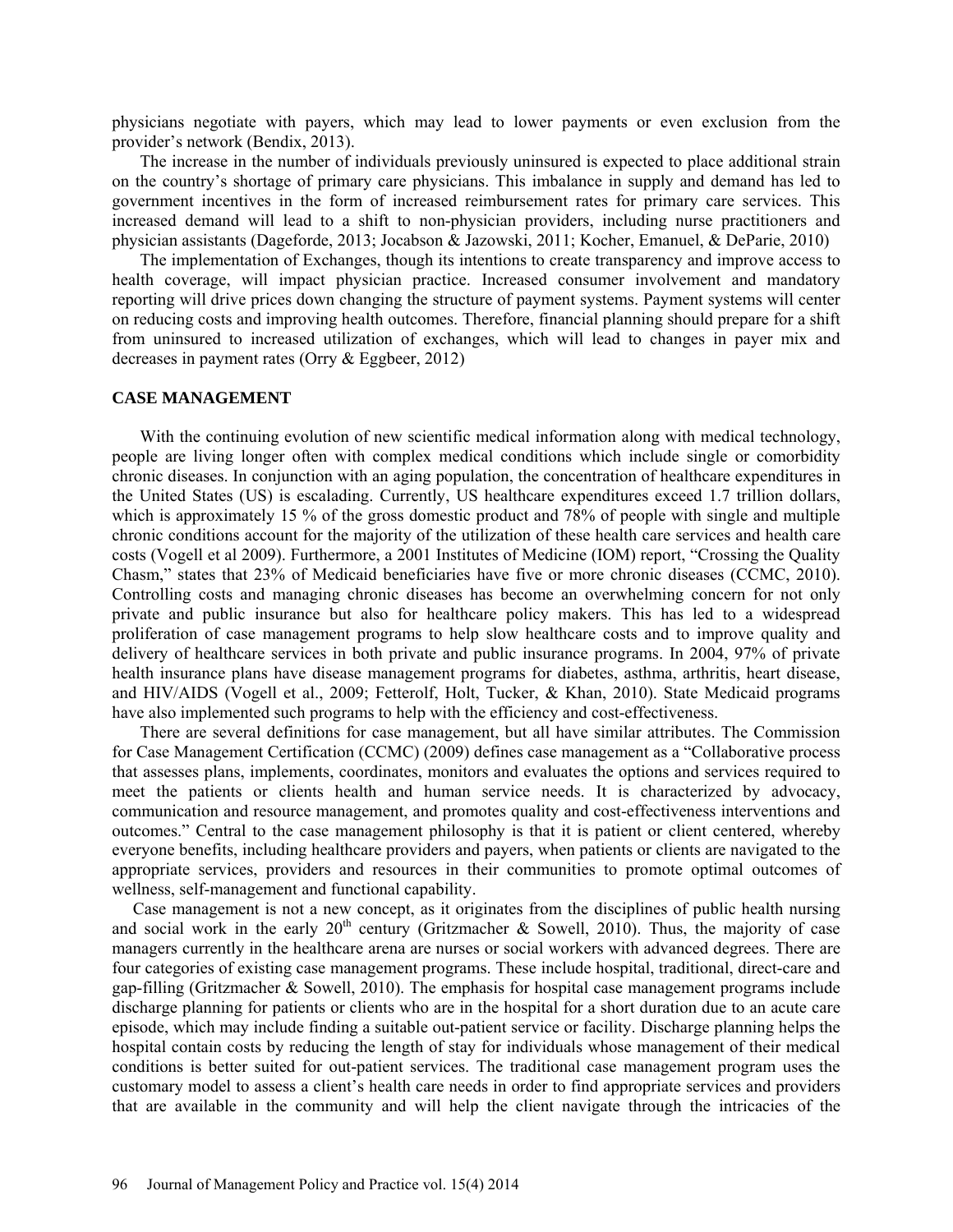healthcare system. Persons with complex and or chronic diseases may require the direct-care case management model, where the case manager may be a provider for some of the needed services. The last category of the case management model is the gap-filling model. This model is similar to the traditional case management model but the case manager will also have the authority to purchase or seek out any additional healthcare services or resources that are appropriate and cost-effective for the patient or their family. The use of any of these case management programs can decrease costs and increase the quality of care and services provided, while avoiding duplication of services.

Case management model integrates some of the key components of the chronic care model, which emphasizes the coordination of a client's care around their chronic illnesses. The utilization of a case manager is also useful for navigating through the two current models of healthcare delivery systems, the patient centered medical home (PCMH) and the accountable care organizations (ACOs). The emphasis on both of these models is to breakdown the medical silos to encourage various healthcare providers to work in tandem to decrease duplication of service, to increase the quality of care to patients and to increase cost-effectiveness.

To have an effective a case management program demands an interdisciplinary approach, which includes the use of available resources and services to increase the effectiveness of evidence-based treatment modalities, quality of care and cost-effectiveness. To have such a program, it is essential that all healthcare professionals understand the case management paradigm. Current professional programs do not include case management in their curriculum. Implementing a case management course into the various healthcare professions will increase the awareness and the knowledge of the healthcare professional's role in achieving timely, necessary, and optimal healthcare services through collaboration, which will improve health outcomes especially among the chronically ill patients. In addition, this will also help with cost containment even with continued changes in the reimbursement levels by insurers.

# **MEDICARE PAYMENTS**

Medicare in the United States is the largest public health insurance program of our time. As of 2010, Medicare covered 47 million people with an estimated spending amount of \$524 billion dollars (Nemani, 2010). With the baby boomer population aging and thereby producing increases in the cost of healthcare, coupled with an economic downturn, the sustainability of Medicare comes into question. On March 23, 2010, President Barack Obama signed into law the Patient Protection and Affordable Care Act (PPACA) that becomes effective Jan 1, 2014. One of the things that the PPACA is slated to do is generate billions of dollars in Medicare savings and strengthen the care that our Medicare beneficiaries will receive (CMS office of the Actuary, 2010). In order to effectively execute the reforms that the PPACA is implementing over the next several years, providers will need to be educated on the management of healthcare to fully understand the various pieces that make up the PPACA. Being only clinically trained is no longer sufficient because healthcare delivery has become interwoven with intricate operational and payment schemes. In order to provide effective care and cost management to beneficiaries, clinicians will need to understand all aspects of the PPACA and particularly those that are related to Medicare. Fundamental to this understanding will be the incorporation of the new financial realities into the curricula of healthcare practitioners.

Part of the Medicare savings that our providers and clinicians will need to be aware of comes from several aspects of a delivery system overhaul via readmissions, health care acquired conditions and appropriately pricing premiums in Medicare Advantage plans. The idea is that healthcare in the United States is moving towards a value based system of care. Starting in 2013, physician payments have become closely linked to a "value-modifier" that rewards physicians who deliver better care for 5 of the most prevalent conditions – acute myocardial infarction, heart failure, certain surgical procedures, healthcareassociated infections and pneumonia (CMS office of the Actuary, 2010). In practice, physicians who provide better care to their patients will have beneficiaries who will have a lower readmission rate. Essentially the government is rewarding providers who provide quality care to clients with low cost; thereby, reducing unnecessary hospital readmissions which the PPACA states will have a substantial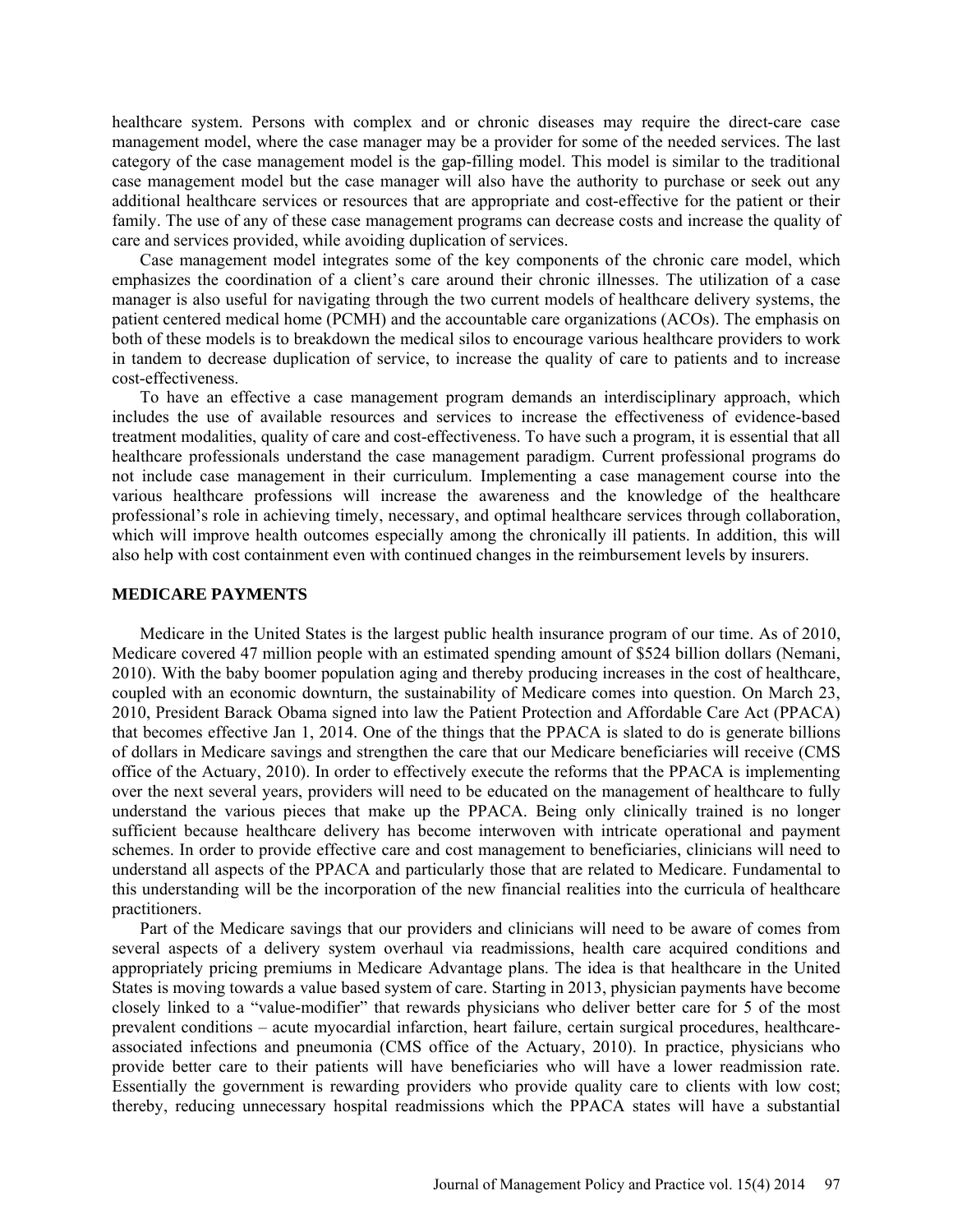projected Medicare savings. The Affordable Care Act created a hospital readmission reduction program, which is projected to reduce Medicare costs by \$8.2 billion from implementation through 2019 (CMS office of the Actuary, 2010). Readmissions account for 80% of all Medicare enrollees; thus by addressing this key population the healthcare community there will produce a significant dent into the assumed Medicare savings (CMS office of the Actuary, 2010). If providers fail to provide quality care to clients, the reduction in their Medicare payments would be 1% for 2013, 2% for 2014 and 3% for 2015 and all subsequent fiscal years; which will apply to all admissions to the hospital (Barry, Luband, & Lutz, 2010).

Not only will providers get penalized financially upon readmission of a patient, but they will also be penalized if a beneficiary incurs a hospital acquired condition (HAC's). In the past, hospital acquired conditions were reimbursed at a higher rate due to being paid as a secondary diagnosis. According to the PPACA, hospitals will face an additional 1% reduction in Medicare payments if they fall into the top 25% of the national risk-adjusted HAC rates for all hospitals in the previous year (Barry, Luband, & Lutz). This provision will result in a \$3.2 billion dollar reduction in Medicare costs over the next ten years (CMS office of the Actuary, 2010). The positive effect of this provision relates back to providing and being rewarded for quality care to all clients. As a result, a conversation among providers and clinicians will need to include some type of education that centers on the management and education of the team in providing quality care. If we have clinicians who are not accustomed to managing a team to implement the aspects of quality improvement processes, it is likely that some hospitals will struggle and be penalized financially for not meeting the new standards. Due to the lack of education that is found in various clinical healthcare programs across the country, it appears that the United States is doing a poor job at equipping our future providers and managers with the necessary skills to execute what the PPACA are imploring all healthcare providers do.

With the changes that are happening in our healthcare system due to the PPACA, it is even more important that providers at all levels have a clear understanding of how Medicare, Medicaid and commercial insurance operate. Medicare Part C, which is also known as the Medicare Advantage (MA) programs allows Medicare beneficiaries to receive benefits from private plans such as Health Maintenance Organizations (HMO's), Preferred Provider Organizations (PPO's), high deductible plans etc. Under the MA plans, there are more services covered then under the regular Medicare Part A and B plans. Medicare Advantage plan payments from the government are paid under a bidding process. Plans bid to offer Parts A and B (Part D coverage is handled separately) coverage to their Medicare beneficiaries; the bid is offered as the bid to cover an average, or standard, beneficiary and the bid is to include any plan administrative cost and profit (Davis, Hahn, Morgan, Stockdale, Stone, & Tilson, 2010). CMS bases the Medicare payment for a private plan on the relationship between its bid and benchmark. If a plan submits a bid below than the county level benchmark value, 75% of the difference is paid between the bid and the benchmark (Davis, Hahn, Morgan, Stockdale, Stone, & Tilson, 2010). If the plan bids above the benchmark, the plan is paid the benchmark and then must pass the cost off to the enrollee by charging a premium equal to the difference between the bid and the benchmark (Davis, Hahn, Morgan, Stockdale, Stone, & Tilson, 2010).

The problem with this is that the benchmarks amounts have resulted in higher payments to the MA plans than the Medicare Fee-for-service costs, which range from 100% to over 150% with no measured difference in outcomes (Davis, Hahn, Morgan, Stockdale, Stone, & Tilson, 2010). Thus, higher than normal payments have been being provided to MA plans, which has added to the high healthcare costs for 77% of seniors in the form of higher healthcare premiums (CMS office of the Actuary, 2010). For this reason alone, providers will need to have a thorough understanding of how healthcare insurance payments and plans operate. As a result of the changes, the provider may have an educated consumer who may refuse a battery of tests in an effort to reduce any costs that may be passed on to them. The realization of comprehensive care at a low cost will now take on a new meaning. As a result of realizing the overpayment to MA's, the PPACA will phase in benchmarks that will be set at either 95%, 100%, 107% or 115% with the higher benchmarks being reserved for those counties with the lowest Fee-For Service costs (Davis, Hahn, Morgan, Stockdale, Stone, & Tilson, 2010). Some physician practices may have to acknowledge a possible cut in the revenue stream for their offices due to the changes in MA payments.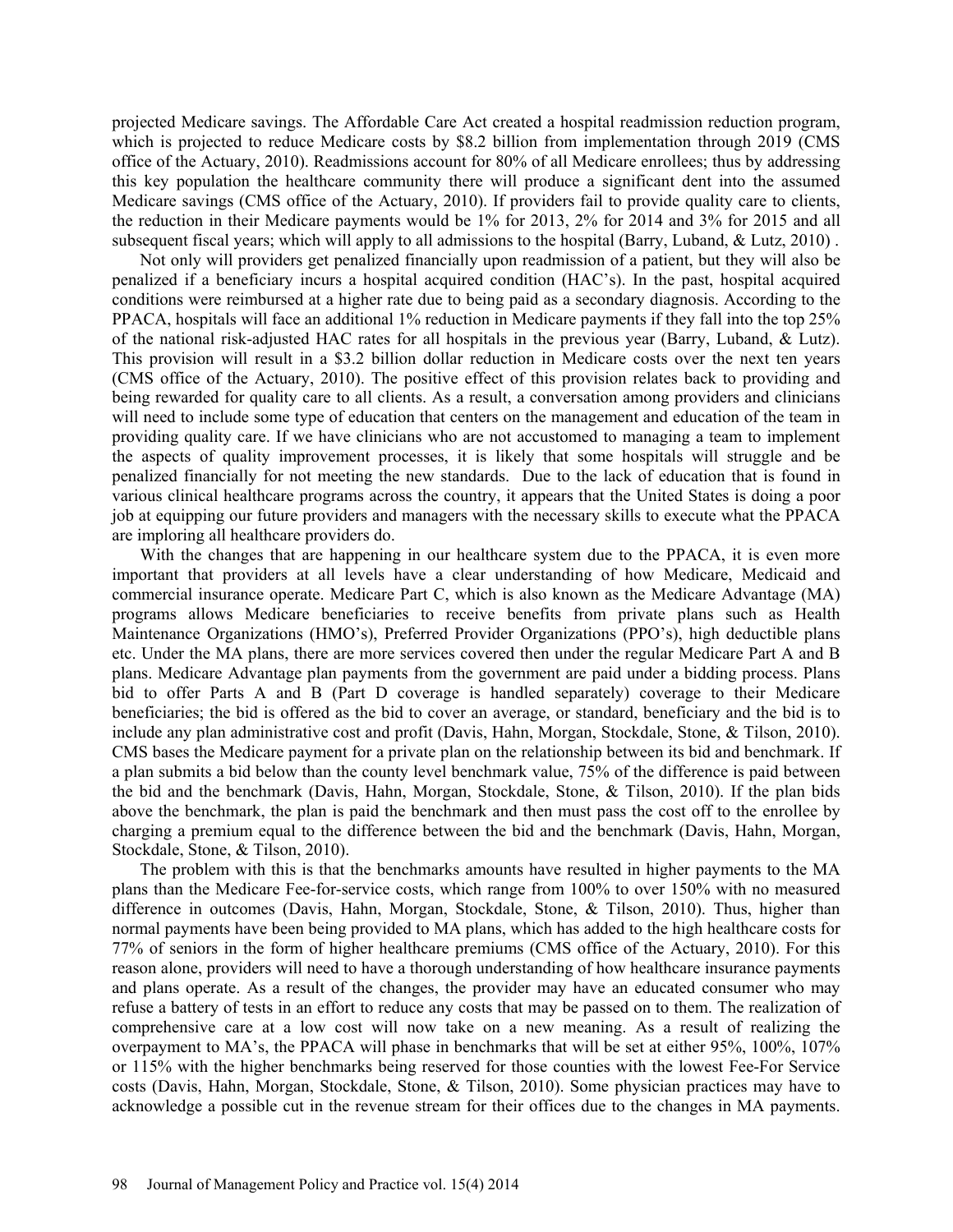For example, if the revenue for the physician's office received in 2009 quarter one was \$575,000 with the proposed cuts this income would be \$435,000. With the decrease in payment the physician' s office may be confronted with laying off staff, readjusting the budget and/or increasing patient visits in order to make up for the deficit. Without having a firm grasp of the financial implications of the proposed changes, healthcare providers greatly jeopardize their chances for success. At the very least, clinical programs of all types need to implement education that will allow providers to have a working knowledge of healthcare management and insurance processes. Additionally, knowledge of the elements of a valuebased healthcare system will allow providers to increase profitability by reaching benchmarks and putting forth quality plans in qualifying areas (Davis, Hahn, Morgan, Stockdale, Stone, & Tilson, 2010).

The last part of Medicare that has major changes is Part D. Medicare Part D currently has an exclusionary period, commonly known as the donut hole, during which most recipients are responsible for a significant portion of their prescription drug expenses. Often times, patients will ask the nurse or physician questions about their financial responsibilities and the nurse or physician will not have an answer. While they can explain the side effects and mechanics of the drug itself, explaining if the medication is covered by their particular benefit is not in the scope of most clinicians. With educated consumerism on the rise, clinicians will now need to be aware and educated of the operations of the PPACA on prescription drug benefits. Prescription drug coverage for enrollees are provided by prescription drug plans (PDPs), which offer only prescription drug coverage or through Medicare Advantage prescription drug plans (MA-PD's) provided to beneficiaries who enroll under Part C (Davis, Hahn, Morgan, Stockdale, Stone, & Tilson, 2010). Prior to the PPACA, the Medicare Part D benefit had a deductible of \$310 and 25% coinsurance up to the initial coverage limit of \$2830 (Nemani, 2010). After beneficiaries reach this point, they end up in the so-called donut hole. The donut hole is defined as the gap in which there is no prescription drug coverage for the enrollee and they are now responsible for 100% of all prescription drug cost until they reach \$6440 (Davis, Hahn, Morgan, Stockdale, Stone, & Tilson, 2010). In order to combat this large gap, the PPACA has developed a Gap Discount program that will be implemented in phases. In phase I starting in 2010, the Health and Human Services (HHS) Secretary will provide a \$250 rebate to Part D enrollees who reach the donut hole (CMS office of the Actuary, 2010). In phase II, the manufactures of brand name drugs must enter into agreements with the HHS Secretary to provide enrollees a 50% discount off of the negotiated price of the brand name drugs on the enrollees Part D's plan (CMS office of the Actuary, 2010). In the 2011, part III of the Gap discount phase in the PPACA required that generic drugs become covered in the donut hole by moving into an agreement with pharmaceutical companies (CMS office of the Actuary, 2010). Lastly in phase IV, which begins in 2013 and will run to 2020, the PPACA will require that some brand name drugs become covered in the gap with the enrollee co-insurance starting at 97.5% in the first year to 75% co-insurance in the last year of the phase in.

The PPACA's major focus in the Part D benefit is to enhance the coverage provided to lower-income individuals who enroll in Part D. The subsidy available for the low income population would reduce beneficiaries' out of pocket spending by paying for all or some of the Part D monthly premium and annual deductible and limiting copayment's to a minimal amount (Davis, Hahn, Morgan, Stockdale, Stone, & Tilson, 2010). Part of the education of a clinician that can help them disseminate information to low income individuals is to understand the concept of health literacy and cultural competency. Part of the issue with several curriculum developments of clinicians is that we do not include – or include a minimal amount of necessary subjects such as these into our current educational systems. While healthcare professionals will have the capability to understand the numbers presented, knowing how to relay that information to the population in which many of us work may need to be a learned task. Incorporating courses into our health care curriculum that teach nurses, pharmacist and physicians techniques to relay such complicated information will allow us to present the material in a manner that is clear and concise to our clients.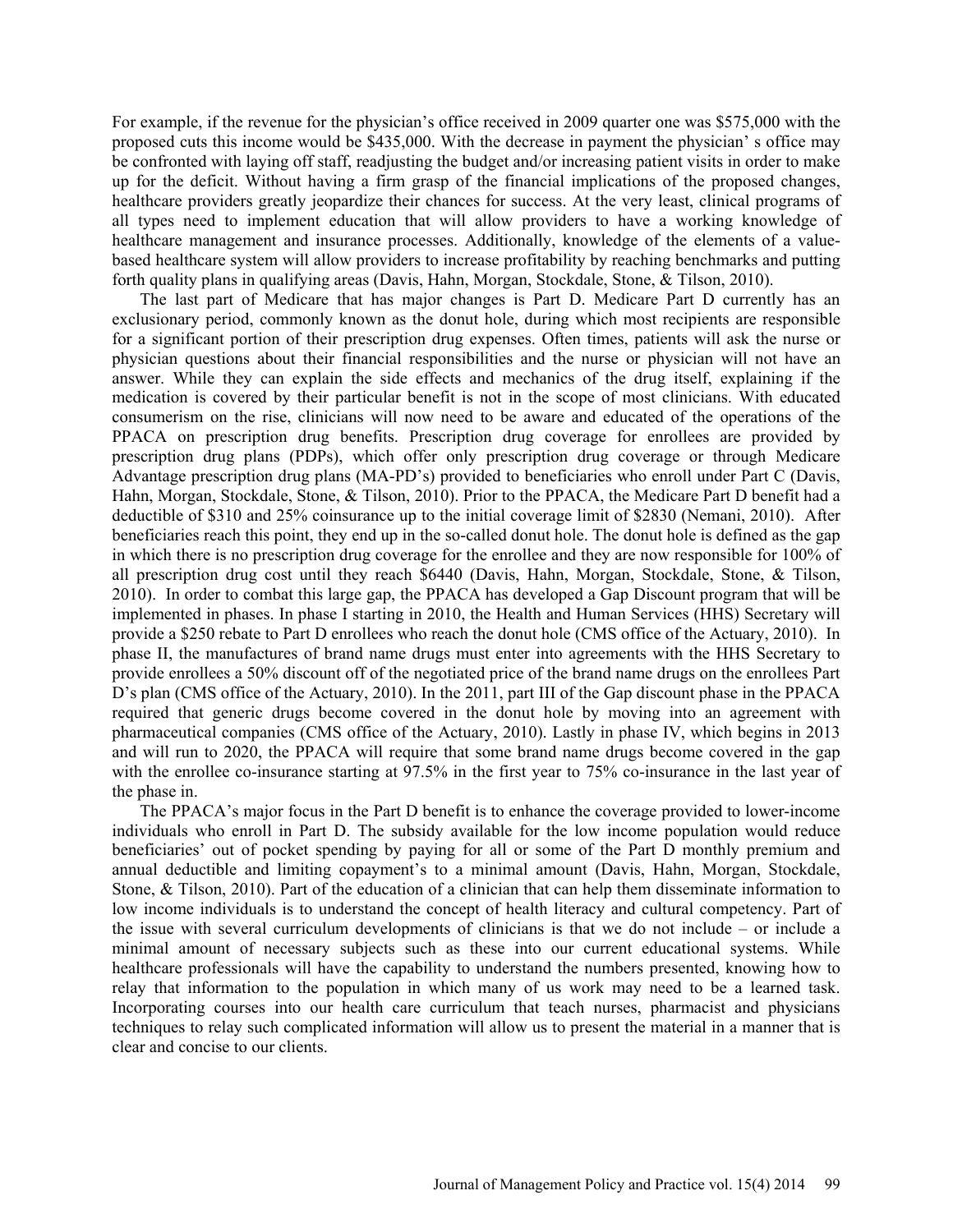#### **METHODOLOGY**

With the existent complexities of the challenges explained in sections above, we attempted to determine the level of the integration of healthcare management courses into the curricula of four major healthcare practitioner groups. We examined the curricula of at least eight geographically disparate programs from each of the professions of medicine, dentistry, nursing, and pharmacy.

We conducted on-line searches of the curricula from randomly selected programs and identified as many healthcare management oriented courses as possible. We initially looked at any course listed that from its title might suggest that it contained some component of healthcare management. Once these courses were identified, we then sought out more expansive course descriptions of them which would provide substantiation of the content we were seeking.

# **RESULTS**

In the basic curricula of the courses of the medical schools surveyed we found little evidence of discrete courses in healthcare management. The courses that were identified were typically courses that were introductions to either the healthcare system or environment. Additionally, some programs offered courses in healthcare policy, or healthcare economics, or business and healthcare (see Table One below). In many instances these courses were electives, and in some cases for no credit.

The investigation of dental programs yielded even scarcer results. Most of the programs investigated had only somewhat related courses in practice management. These courses were almost universally focused on career opportunities, human resources, payment arrangements, and location selection and financing a starting practice. There was little to no evidence of broader healthcare management related topics (see Table One below).

The nursing programs studied yielded similar results to the dental programs. The only significant appearance of healthcare management content was found in courses that provided an introduction to the healthcare delivery system. An occasional course in healthcare policy was identified as were some infrequent courses in trends in healthcare (see Table One below).

Pharmacy programs offered a similar pattern. In this cohort the predominant healthcare management related course was one addressing healthcare delivery or healthcare systems. Little else of direct relationship was identified (see Table One below).

| <b>Type of Program</b> | Number of       | Number of           | <b>Average Number</b> |
|------------------------|-----------------|---------------------|-----------------------|
|                        | <b>Programs</b> | <b>HCMG Courses</b> | of Course per         |
|                        |                 |                     | Program               |
| <b>Medical</b>         |                 | 18                  | 1.64                  |
| <b>Dental</b>          |                 |                     |                       |
| <b>Nursing</b>         |                 | 16                  |                       |
| <b>Pharmacy</b>        |                 |                     | 1.44                  |

#### **TABLE ONE**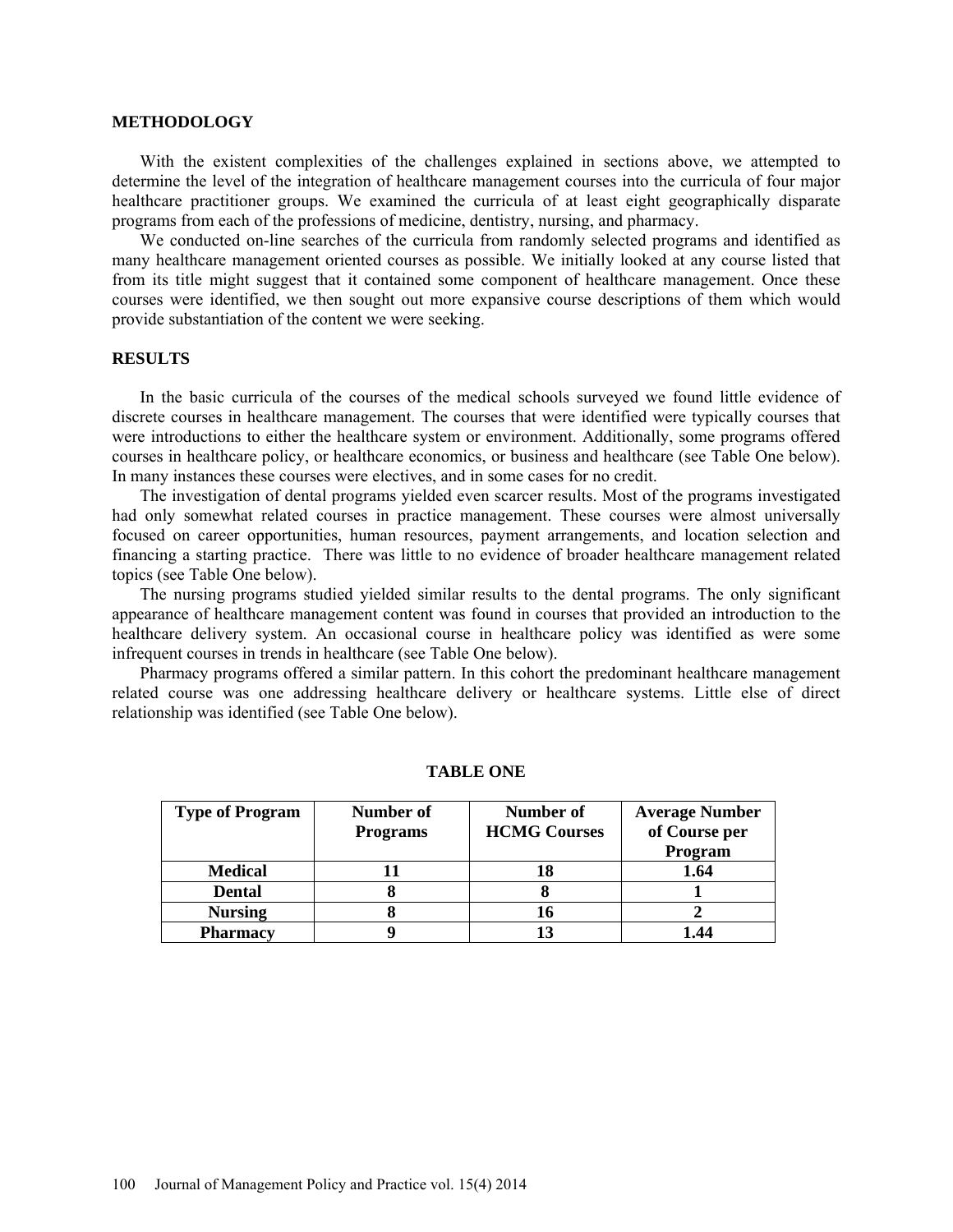### **MOST COMMON COURSES BY PROGRAM TYPE**

| <b>Medical</b>  | Free Clinical Longitudinal Outreach; Family and Community Medicine               |
|-----------------|----------------------------------------------------------------------------------|
|                 | Research; Foundations of Clinical Medicine – Integration; Professionalism        |
|                 | and the Practice of Medicine; The Practice of Medicine; Topics in Medicine;      |
|                 | <b>Public Health Integrative Cases; Healthcare Economics; Medical Finance;</b>   |
|                 | Public Policy; Population Health; and, Healthcare Policy.                        |
| <b>Dental</b>   | <b>Practice Administration; Practice Management; Clinical Practice</b>           |
|                 | Management; and, Jurisprudence/Ethics/Dental Practice.                           |
| <b>Nursing</b>  | <b>Transition, Leadership, and Management; Cultural Diversity in Healthcare;</b> |
|                 | Introduction to Healthcare; Organization of Micro and Macro Healthcare           |
|                 | Systems; Issues/Trends in Healthcare; and, Healthcare Systems and Policy         |
| <b>Pharmacy</b> | Healthcare Systems; Pharmacy Administration; Pharmacy Care                       |
|                 | Management; Pharmacy and the U.S. Healthcare System; and Healthcare              |
|                 | Delivery.                                                                        |

# **DISCUSSION**

It is our belief that a strong case can be made for the integration of healthcare management courses into the core curricula of healthcare practitioners. As healthcare delivery more and more evolves into a business model type operation, it will be necessary for practitioners to have working knowledge of the different organizational and payment schemes. We found little evidence that this is currently being done. The only exceptions are joint programs that give a healthcare practitioner's degree along with a MBA and these programs are not widely subscribed.

There have been an untold amount of conversations and writings centered on the Affordable Care Act. Much of this dialogue has used to term healthcare reform. And yet, the reality is the ACA is not about healthcare reform, it is about insurance and who is going to pay for what healthcare services. Clearly, the focus will continue on the business and financial aspects of healthcare delivery. Healthcare providers need to be knowledgeable of these aspects promoting their incorporation into the curricula.

# **REFERENCES**

- American Hospital Association. 2010 Committee on Research. *AHA Research Synthesis Report: Accountable Care Organization*. Chicago: American Hospital Association, 2010.
- Barry, D. M., Luband, C. A., & Lutz, H. T. (n.d.). Retrieved September 24, 2010, from Health Lawyers Website: [www.healthlawyers.org/Events/Programs/.../barry\\_luband\\_lutz.pdf](http://www.healthlawyers.org/Events/Programs/.../barry_luband_lutz.pdf)
- Bendix, J. Private payers re-examining reimbursement. A host of new payment models will bring pressure on PCPs to hold down costs, improve quality. Med Econ, 2013, 90 (4), 48-50.
- Center for Medicare & Medicaid Services. *National Health Expenditure Projections*. (2011). Accessed September 20, 2013.
- *CMS office of the Actuary.* (2010). Retrieved September 24, 2013, from Center for Medicaid and Medicare Services: [www.cms.gov/apps/.../aca-update-implementing-medicare-costs-savings](http://www.cms.gov/apps/.../aca-update-implementing-medicare-costs-savings)
- Commission for Case Manager Certification (CCMC). Care Coordination: Case managers "connect the dots" in new delivery models*. Issue Brief*, 2001,1(2).
- Congressional Budget Office. Updated Estimates for he Insurance Coverage Provisions of the Affordable Care Act. 2012.
- Dageforde, K. Impact of the federal insurance exchange on the growing physician shortage. *Tenn Med,*  2013, 106 (2), 31-32.
- Davis, P. A., Hahn, J., Morgan, P. C., Stockdale, H., Stone, J., & Tilson, S. (2010). Medicare provisions in PPACA pp.111-148. *Congressional Research Service*.